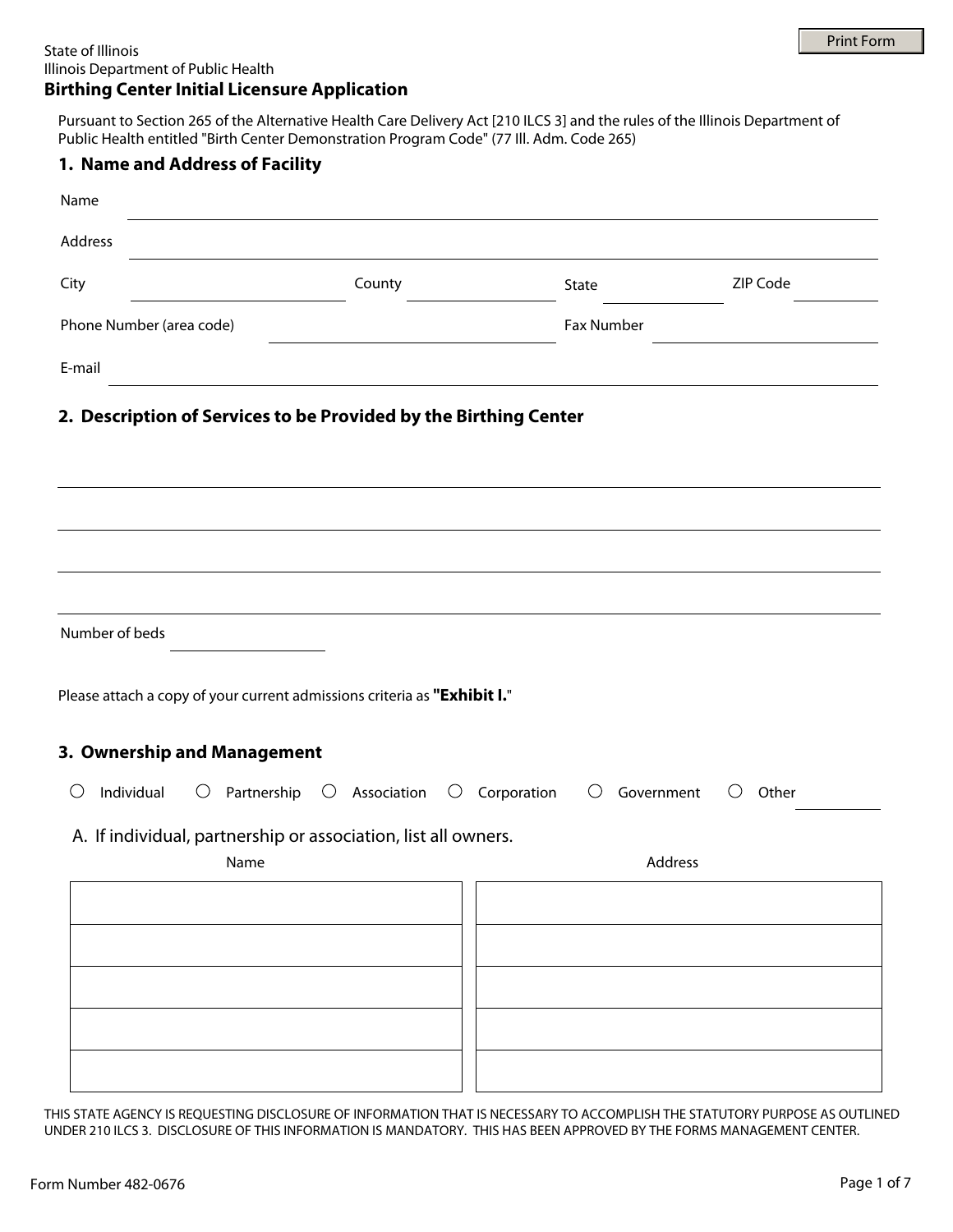B. If government owned, provide the following information for the CEO.

| Name                                                    |       |         |
|---------------------------------------------------------|-------|---------|
| Address                                                 |       |         |
| Phone Number (area code)                                |       |         |
| C. Provide corporation information.                     |       |         |
| Name of Corporation                                     |       |         |
| List name, title and address of each corporate officer. |       |         |
| Name                                                    | Title | Address |
|                                                         |       |         |
|                                                         |       |         |
|                                                         |       |         |

Attach a copy of the Certification of Incorporation (Identify as "**Exhibit II**").

List name and address of each shareholder holding more than 7.5 percent of shares.

| Name | Address | Percent of Shares |
|------|---------|-------------------|
|      |         |                   |
|      |         |                   |
|      |         |                   |
|      |         |                   |
|      |         |                   |
|      |         |                   |
|      |         |                   |

D. For other than individual ownership, list the name and address of the Illinois registered agent or the person(s) legally authorized to receive service or process for the facility.

#### Name of Registered Agent Address and Address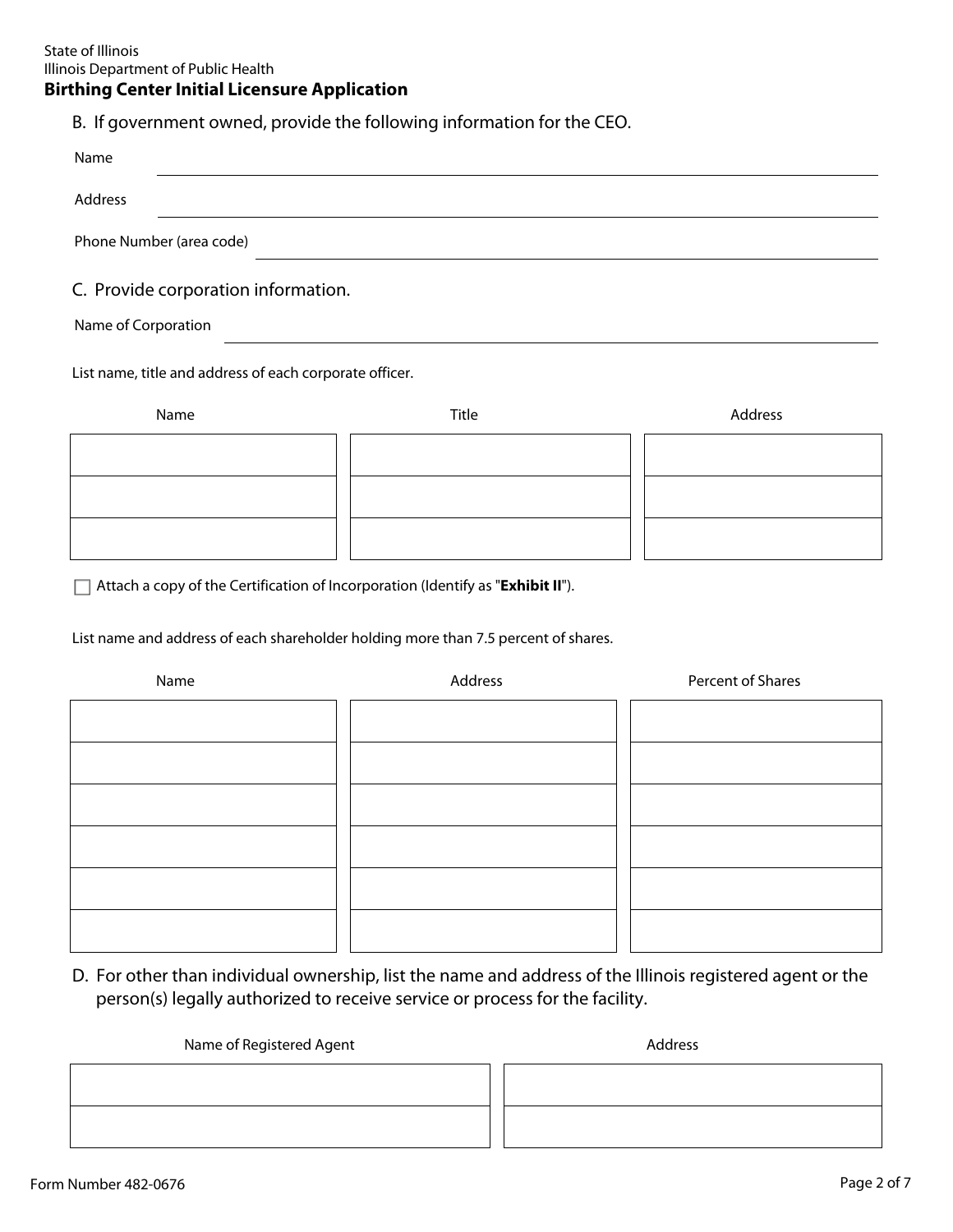E. List the names and addresses of all persons who will manage or operate the facility.

 $\Box$  (Check here if not applicable).

| Name | Address |
|------|---------|
|      |         |
|      |         |
|      |         |
|      |         |

F. Have any of the following been convicted of a felony or of two or more misdemeanors involving moral turpitude in the last five years? (If yes, attach explanation as "**Exhibit IIA.**")

| 1. Applicant                                        | $\Box$ Yes | ∃ No      |
|-----------------------------------------------------|------------|-----------|
| 2. Any member of a firm, partnership or association | $\Box$ Yes | $\Box$ No |
| 3. Any officer or director of a corporation         | $\Box$ Yes | $\Box$ No |
| 4. Administrator or manager of                      | . Yes      | No        |

# **4. Administrator, Personnel, Services**

## A. Administrator (Attach resume indicating experience/credentials as "**Exhibit III.**")

| Name                                                                                            |                                                 |
|-------------------------------------------------------------------------------------------------|-------------------------------------------------|
| Address                                                                                         |                                                 |
| Phone Number (area code)                                                                        | License or Certification Number (if applicable) |
| B. Medical Director (Attach resume indicating experience/credentials as " <b>Exhibit IV.</b> ") |                                                 |
| Name                                                                                            |                                                 |
| Address                                                                                         |                                                 |
| Phone Number (area code)                                                                        | License Number                                  |
| C. Director of Nursing and Midwifery Services (Attach resume as " <b>Exhibit V.</b> ")          |                                                 |
| Name                                                                                            |                                                 |
| Address                                                                                         |                                                 |
| Phone Number (area code)                                                                        | License Number                                  |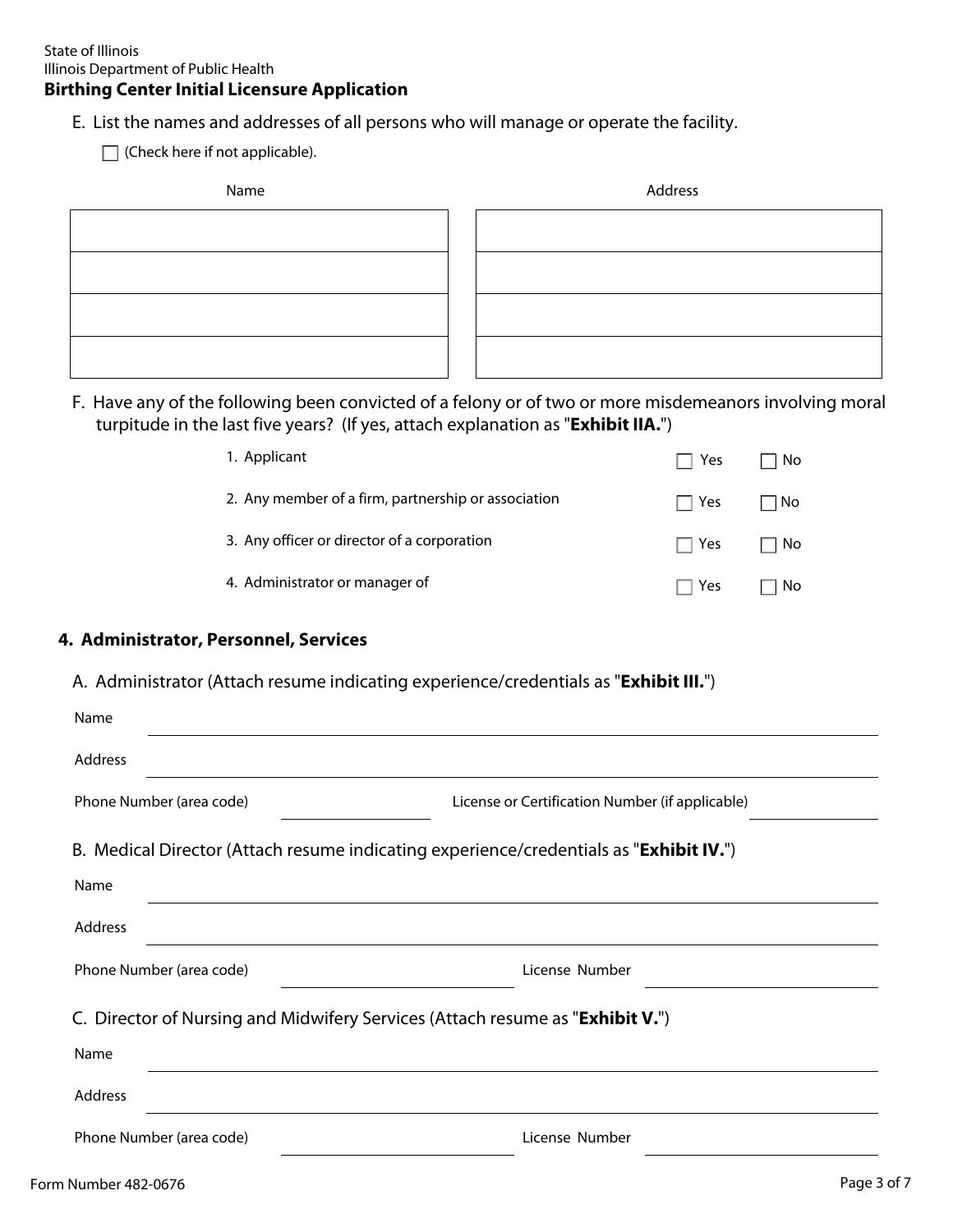D. Medical Staff: List name and license number of each staff member.

| Name | License Number |
|------|----------------|
|      |                |
|      |                |
|      |                |
|      |                |
|      |                |
|      |                |
|      |                |
|      |                |
|      |                |
|      |                |
|      |                |
|      |                |
|      |                |
|      |                |
|      |                |
|      |                |
|      |                |
|      |                |
|      |                |
|      |                |
|      |                |
|      |                |
|      |                |
|      |                |
|      |                |
|      |                |
|      |                |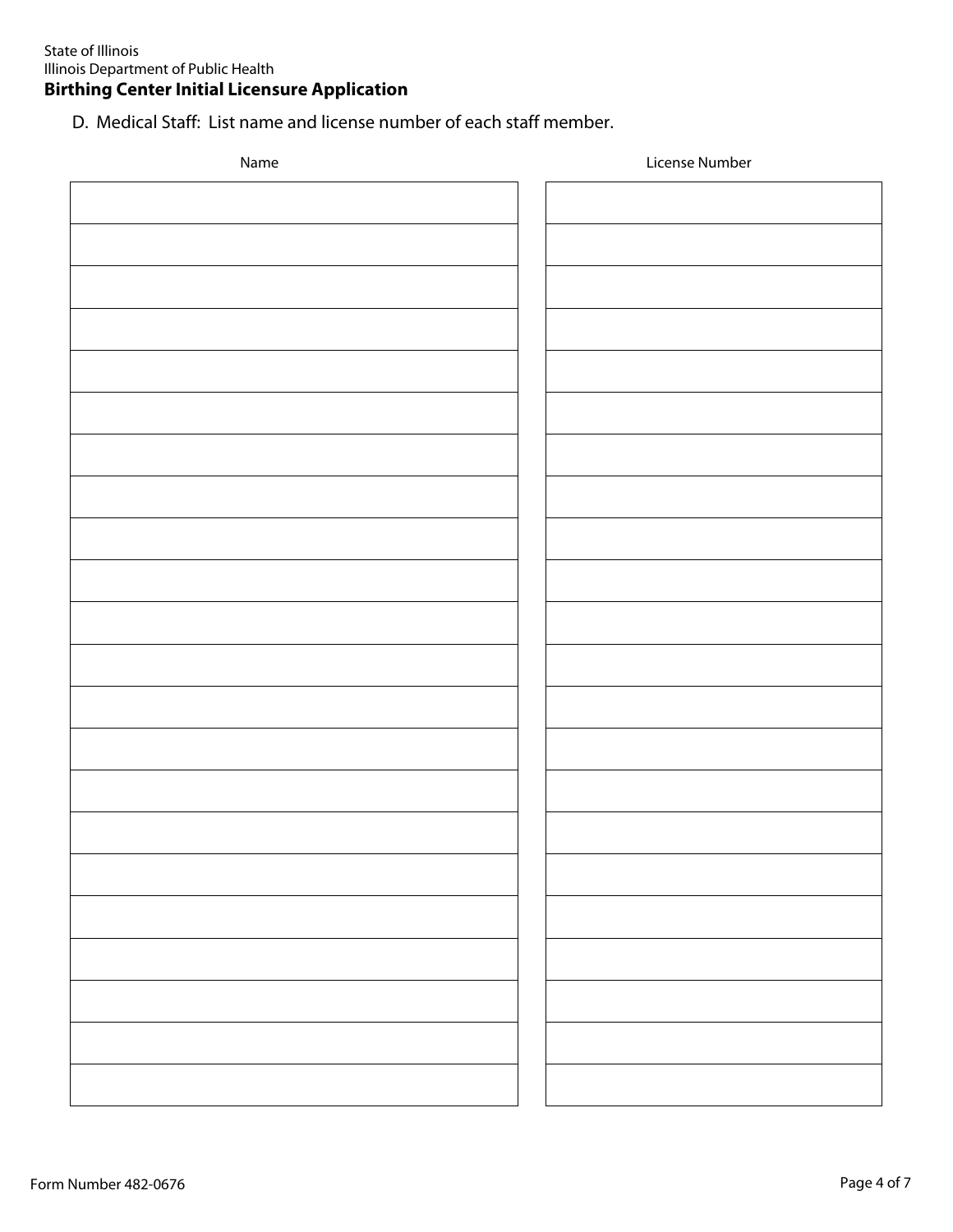E. Personnel: List name, position/title, professional licensure or certification.

| Name | Position/Title | License Number/Registration, Certification |
|------|----------------|--------------------------------------------|
|      |                |                                            |
|      |                |                                            |
|      |                |                                            |
|      |                |                                            |
|      |                |                                            |
|      |                |                                            |
|      |                |                                            |
|      |                |                                            |
|      |                |                                            |
|      |                |                                            |
|      |                |                                            |
|      |                |                                            |
|      |                |                                            |
|      |                |                                            |
|      |                |                                            |
|      |                |                                            |
|      |                |                                            |
|      |                |                                            |
|      |                |                                            |
|      |                |                                            |
|      |                |                                            |
|      |                |                                            |
|      |                |                                            |
|      |                |                                            |
|      |                |                                            |
|      |                |                                            |
|      |                |                                            |
|      |                |                                            |
|      |                |                                            |
|      |                |                                            |
|      |                |                                            |
|      |                |                                            |
|      |                |                                            |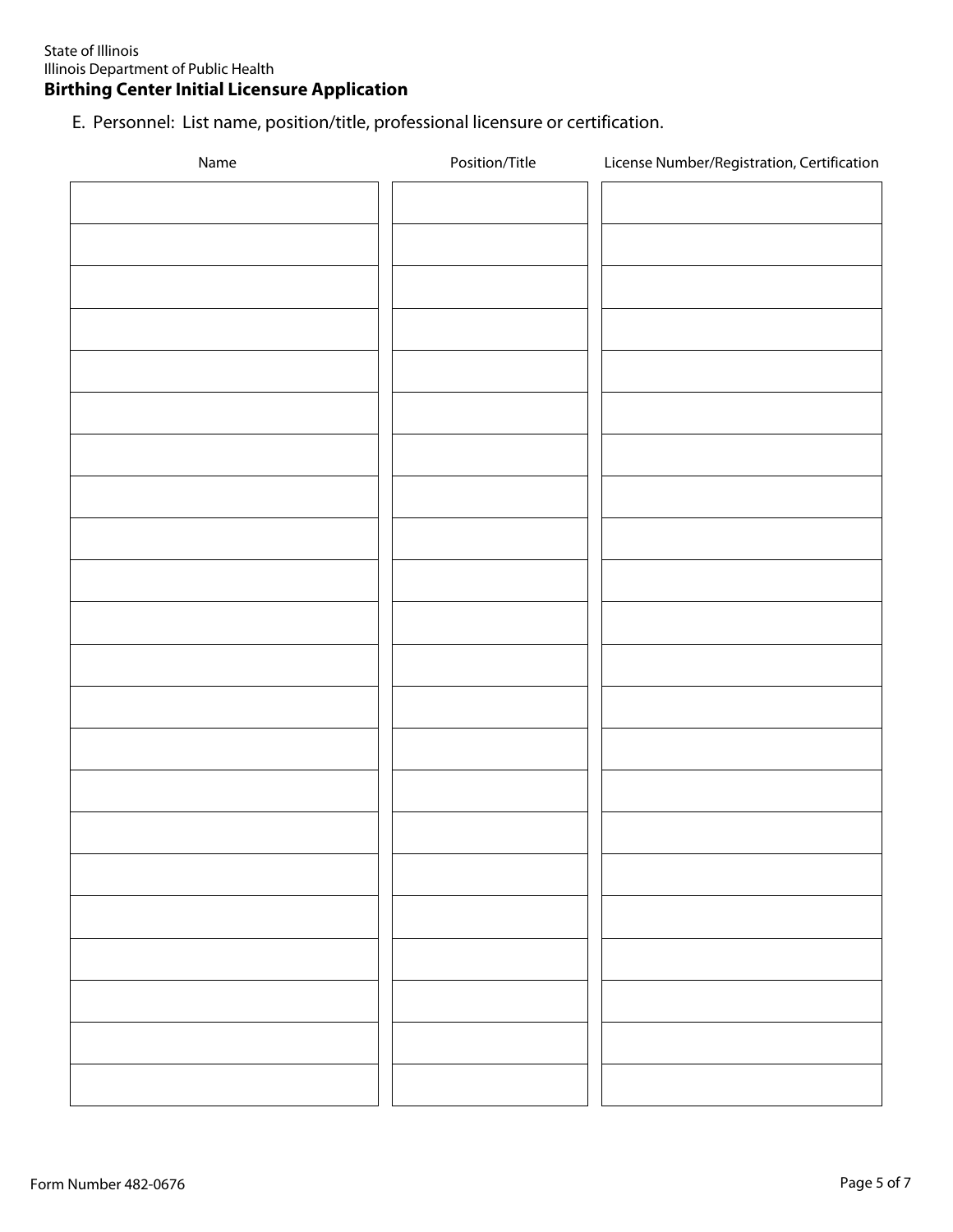# **5. Services The following information must accompany the application:**

 $\Box$  A description of services to be provided by the facility

A letter of agreement with a perinatal center for referral of high-risk infants based upon the Regionalized Perinatal Health Care Code (77 Ill. Adm. Code 640)

A written narrative on the perinatal care and community education services offered by the birth center, and how these services are being coordinated with other health services in the community

- $\Box$  \$500 application fee, plus \$100 for each licensed birthing bed, made payable to the Illinois Department of Public Health
- $\Box$  A copy of the contract/transfer agreement between the birth center and the hospital
- A copy of the approved Certificate of Need (CON) permit issued by the Health Facilities Services Review Board

A copy of a document that shows the services of a medical director or his or her physician designee shall be available on  $\Box$  the premises or within a close proximity. Close proximity means being able to be physically present in the facility within 30 minutes after being called. (Section 35(6) of the Act)

A copy of a document that shows that a medical director/physician, licensed to practice medicine in all its branches, who is certified or eligible for certification by the American College of Obstetricians and Gynecologists or the American Board of Osteopathic Obstetricians and Gynecologists or has hospital privileges is available to be provided in the birth center. (Section 35(6) of the Act)

# **6. Architectural Drawings and Plans**

Architectural drawings and plans need to be submitted under separate cover to the Design Standards Unit. They must be accompanied by the Birthing Center Project Submission Forms.

The form is located on the Department's website at www.idph.state.il.us/publications/forms/birthing centers. For questions regarding the submission of drawing and plans, please contact the Design Standards Unit at 217-785-4264.